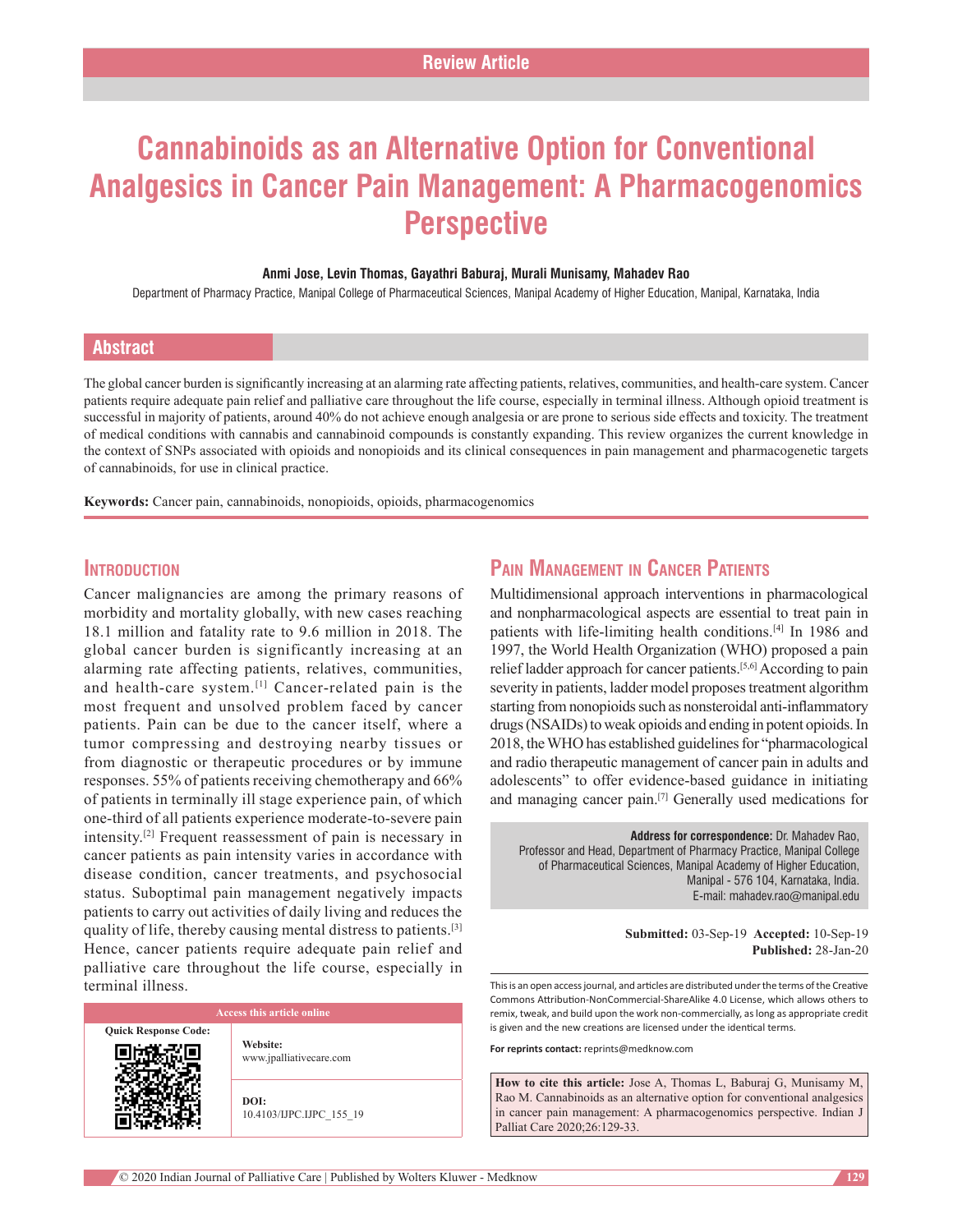treating pain comprise opioids such as codeine, morphine, hydromorphone, oxycodone, fentanyl, and methadone and nonopioids including paracetamol and NSAIDs with adjuvant therapies such as antidepressant and anticonvulsant agents.

NSAIDs, paracetamol, morphine, and other opioids are considered the mainstays for pain management. As per the WHO consideration, patients should have access to a wide range of opioid analgesics, because there are known clinical differences in patient's response to specific analgesics.<sup>[7]</sup> Although opioid treatment is successful in majority of patients, around 40% do not achieve enough analgesia or are prone to serious side effects and toxicity. Even if opioid rotation is an option, it is highly time consumable which is challenging to hospice patients. As stated by Van Den Beuken‑Van Everdingen *et al*., even though universal opioid consumption rate doubled in 2018 in comparison with 2012, one-third of the patients received no pain medication proportional to their rates of pain intensity.[2] This indicates that dose, dosage, or drug that effectively controls pain for one patient will not be the same for others. Among all other reasons of opioid failures, pharmacogenetic interindividual variability significantly affects the analgesic response and toxicity of the drugs.[8]

Genetic variability due to polymorphism in enzyme metabolizers and transporter genes chiefly accounts for drug sensitivity, response, and predisposition to side effects. One such example is the variation in response to codeine among highly polymorphic cytochrome P450 2D6 variants. Based on the genotype with that of phenotype, patients are categorized as poor (PMs), intermediate, extensive, or ultrarapid metabolizers (UMs). Robust evidence of unsatisfactory pain control and serious side effects of morphine in patients taking codeine urged the Clinical Pharmacogenetics Implementation Consortium to make recommendation to avoid codeine in PMs and UMs.[9] Similarly, various other genes in the family of cytochrome P450, cyclooxygenases, opioid receptors, phospholipase, HLA DQB1 have noteworthy role in affecting analgesic response of conventionally used pain medications.[10-22] SNP's associated with opioids and nonopioids and their respective clinical consequences are depicted in Table 1. Because pain relief is considered as a basic human right,[23,24] poor success rate of traditional analgesics and adjuvant therapies throws light on the urgent necessity of alternative therapies, considering pharmacogenetic interindividuality among patients.

## **Cannabinoids**

*Cannabis sativa* and *Cannabis indica* plants of family *Cannabaceae* contain approximately 100 cannabinoids, in which the active ingredient Delta‑9‑tetrahydrocannabinol (THC) is effective in the psychoactive properties. Cannabidiol (CBD) is another chief constituent that lacks the psychotropic effects, but carries antiemetics, antiepileptic, as well as other effects.[25,26] Cannabinoid receptors, to date, CB1 and CB2, have been recognized where CB1 is located in the brain region and CB2 in the immune cells.[27]

#### **Cannabinoids in cancer pain management**

Cannabinoids produce analgesic effect by activating CB1 receptors present in CNS and nerve terminals. Furthermore, peripheral CB2 receptors facilitate analgesia, by blocking the production of pain and inflammatory mediators, which is important in managing cancer pain.[28] A selective review study by Blake *et al*. included clinical studies performed between 1975 and 2014 that evaluated the effectiveness of THC and CBD and reported that cannabinoids with decreased cancer pain were significantly associated in four out of five trials.<sup>[29]</sup> A double-blind randomized clinical trial (RCT) measuring the impact of nabiximols, a novel cannabis extract, showed substantial improvements in pain in patients with advanced cancer with opioid refractory pain.[30] In other RCT of 177 cancer patients who have unsatisfactory clinical response to opioids, the authors compared the effectiveness of THC: CBD extract and THC extract with placebo. THC: CBD extract presented statistically significant modification in baseline score in numerical pain rating scale compared with placebo.[31] These evidences supported the use of cannabinoids and their derivatives to use as an alternative or substitute in patients who are unable to take opioids and NSAIDs in cancer pain management.

## **Palliative Effects of Cannabinoids**

### **Inhibition of nausea and vomiting**

Nausea and vomiting are one of the devastating after effects of cancer chemotherapy. Despite the routinely administering antiemetics, the incidence of chemotherapy‑induced nausea and vomiting (CINV) is relatively high.[32] Antiemetic property of cannabinoids is well established in animal models. Suggested mechanisms of antiemesis are through cannabinoid‑mediated acetylcholine blocking and inhibiting digestive tract motility or through acting on CB1 receptors present in dorsal–vagal complex of the brain stem. Dronabinol and nabilone are already approved to treat chemotherapy‑associated nausea and emesis. Moreover, there is evidence that cannabinoids are efficient in reducing nausea and vomiting during the delayed chemotherapy stage that is poorly regulated by the 5–HT receptor antagonist.<sup>[33,34]</sup>

#### **Appetite stimulation**

Anorexia is one of the most disturbing symptoms of patients with advanced cancer that leads to major weight loss. Numerous studies revealed that THC and other cannabinoids at low‑to‑moderate doses have stimulatory effects on appetite and increase food consumption in animals. Dronabinol has already approved for AIDS wasting syndrome.[35]

#### **Psychological effects**

*In vivo* studies indicate that cannabinoids exert antianxiety effects at low doses. THC and nabilone provide positive psychological effects, reduction in anxiety and depression, and enhanced sleep. These potentially positive effects can impact the medical outcomes of patients with terminally ill cancer.[36]

#### **Antineoplastic effects**

*In vitro* studies showed that THC, synthetic cannabinoid agonists, naturally occurring cannabinoids (CBD and cannabinol), and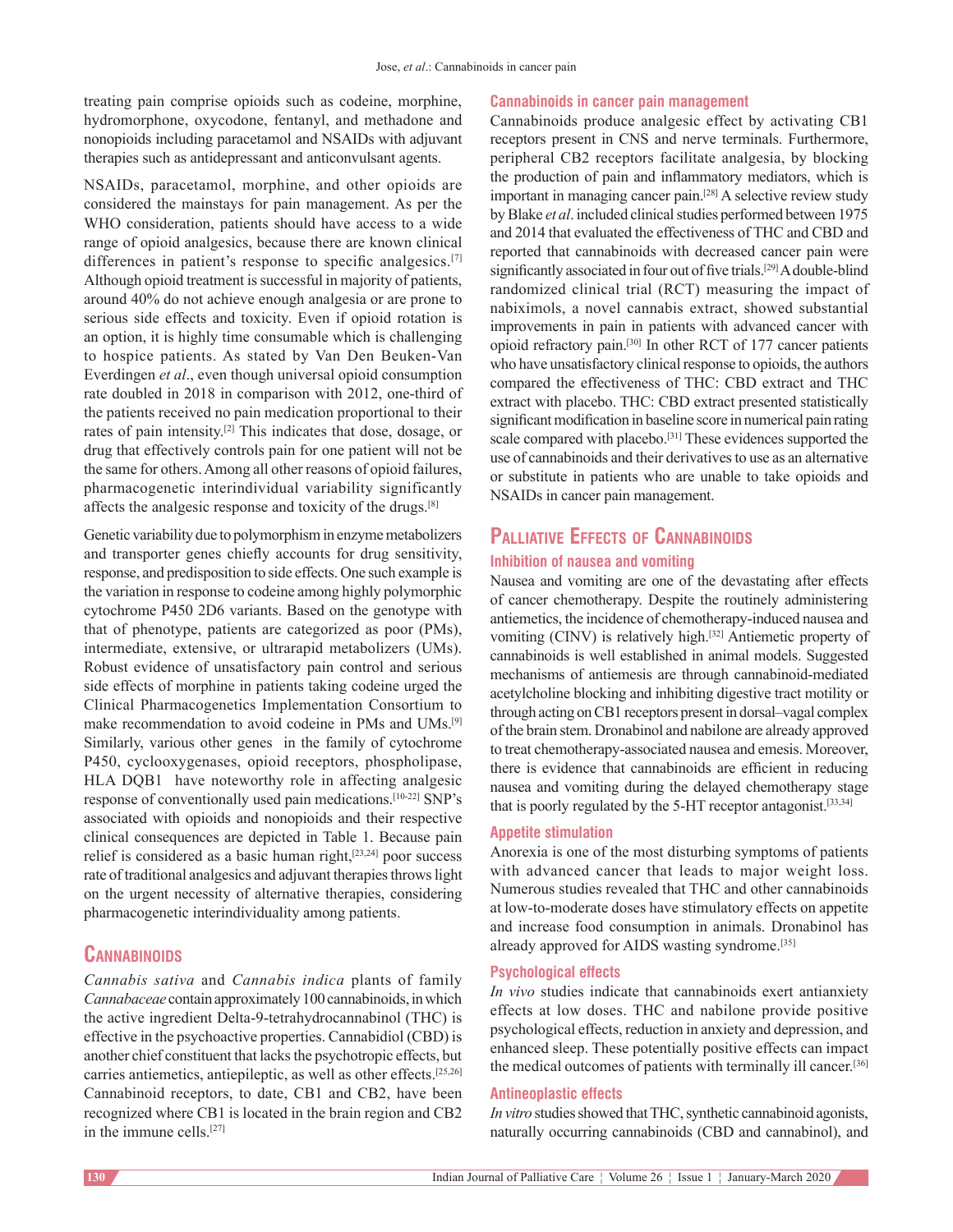| <b>Drug</b>                                                                         | Genotype/SNP                                                                                      | <b>Clinical consequences</b>                                                | <b>Reference</b>   |
|-------------------------------------------------------------------------------------|---------------------------------------------------------------------------------------------------|-----------------------------------------------------------------------------|--------------------|
| <b>Metabolizing enzyme: CYP2D6</b>                                                  |                                                                                                   |                                                                             |                    |
| Codeine                                                                             | Poor metabolizer<br>CYP2D6*3, CYP2D6*4, CYP2D6*5,<br>CYP2D6*6, CYP2D6*7, CYP2D6*8,<br>$CYP2D6*11$ | Lack of efficacy                                                            | [9,10]             |
|                                                                                     | Ultrarapid metabolizer<br>CYP2D6*1xn<br>CYP2D6*2xn                                                | Increased toxicity                                                          |                    |
| Tramadol                                                                            | Poor metabolizer<br>CYP2D6*3, CYP2D6*4, CYP2D6*5,<br>$CYP2D6*6$                                   | Reduced analgesia and increased risk of side<br>effects                     | $[11]$             |
|                                                                                     | Ultrarapid metabolizer<br>CYP2D6*1xn<br>CYP2D6*2xn                                                | Increased toxicity                                                          |                    |
| Oxycodone                                                                           | Poor metabolizer<br>CYP2D6*3, CYP2D6*4, CYP2D6*5,<br>$CYP2D6*6$                                   | Decreased response and lack of efficacy                                     | $[12]$             |
|                                                                                     | Ultrarapid metabolizer<br>CYP2D6*1xn<br>$CYP2D6*2xn$                                              | Increased metabolism and high risk of<br>toxicity/side effects              |                    |
| Methadone                                                                           | CYP2D6*10, CYP2D6*87, CYP2D6*89,<br>CYP2D6*90, CYP2D6*93, CYP2D6*95,<br>CYP2D6*97, CYP2D6*98      | Decreased analgesia and/or increased<br>toxicity                            | $\lceil 13 \rceil$ |
| <b>Metabolizing Enzyme: CYP2C9</b>                                                  |                                                                                                   |                                                                             |                    |
| NSAIDs, celecoxib, diclofenac                                                       | CYP2C9*2<br>CYP2C9*3                                                                              | Increased risk of GI bleeding                                               | $[14]$             |
| <b>Cyclooxygenases 1: PTGS1</b>                                                     |                                                                                                   |                                                                             |                    |
| <b>NSAIDs</b>                                                                       | PTGS1 (4331 A>T) PTGS1 4331T variant<br>allele                                                    | Increased risk of acute coronary syndrome                                   | $[15]$             |
| <b>Cyclooxygenases 2: PTGS2</b>                                                     |                                                                                                   |                                                                             |                    |
| Rofecoxib                                                                           | PGTS2 (-765G>C) PGTS2-765C variant allele                                                         | Poorer pain relief                                                          | [16]               |
| Opioid receptor $\mu$ : OPRM1                                                       |                                                                                                   |                                                                             |                    |
| Morphine                                                                            | OPRM1 118A>G<br>Mutant 118G allele                                                                | Needs larger doses of morphine for pain<br>control                          | $[17]$             |
| Opioid receptor kappa: OPRK1                                                        |                                                                                                   |                                                                             |                    |
| Morphine                                                                            | OPRK1 $(36 G > T)$                                                                                | Increased dose escalation of morphine is<br>required in cancer related pain | [18]               |
| Opioid receptor delta: OPRD1                                                        |                                                                                                   |                                                                             |                    |
| Opioids                                                                             | OPRD1 921T>C                                                                                      | Increased risk of opioid dependence in<br>variant allele of OPRD1           | [19,20]            |
| Others: Phospholipase C gamma 1 (plus strand)                                       |                                                                                                   |                                                                             |                    |
| Acetaminophen and diclofenac, aspirin,<br>propionic acid derivatives or pyrazolones | PLCG1 Ser 279 Gly                                                                                 | Increased risk of angioedema                                                | $[21]$             |
| <b>HLA-DQB1</b>                                                                     |                                                                                                   |                                                                             |                    |
| Acetaminophen                                                                       | HLA-DQB1*02:02                                                                                    | Increased risk of cutaneous adverse reactions                               | $[22]$             |

#### **Table 1: SNPs associated with nonopioids and opioids and its clinical consequences in pain management**

SNP: Single-nucleotide polymorphism, CYP2D6: Cytochrome P450 2D6, CYP2C9: Cytochrome P450 2C9, NSAIDs: Nonsteroidal anti-inflammatory drugs, PTGS: Prostaglandin‑endoperoxide synthase, HLA‑DQB1: Major histocompatibility complex, class II, DQ beta 1, GI: Gastrointestinal

endocannabinoids have anticancer effects in case of lung cancer, gliomas, skin cancer, lymphomas, breast cancer, prostate cancer, uterine cancer, neuroblastoma, and thyroid epithelioma. *In vivo*  studies also showed that natural and synthetic cannabinoids exhibit anticancer effects in xenografts of lung cancer, thyroid, skin cancer, epitheliomas, lymphomas, and gliomas.[37,38]

#### **Cannabinoid‑based pharmaceuticals**

Nonimportance in medical field and risk of misuse restricted the use of cannabis and its derivatives until recently. Rapidly changing policy leads cannabis to be given for medicinal purpose in many countries. This paves the way for novel treatment openings for patients although it should be weighed up against risk factors.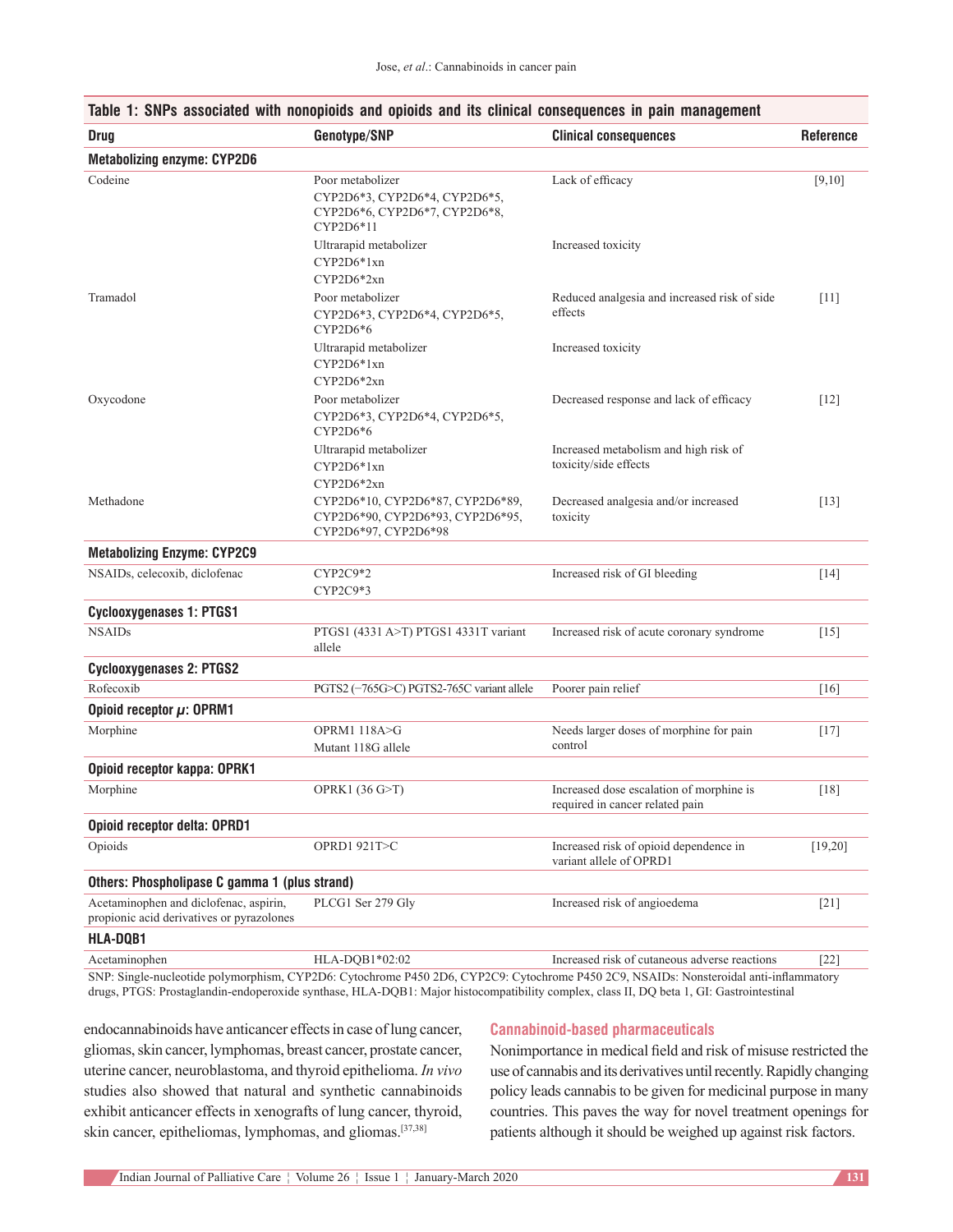Inhalation of smoke is the common route of administration of cannabinoids as the active components are absorbed by lung alveoli and delivered to CNS.<sup>[39]</sup> However, due to problems caused due to improper delivery and variable absorption of drug, other routes of administration are considered by pharmaceutical companies.[26] Cannabinoid derivatives of THC, CBD, or its combinations are used for therapeutic purpose. An oral spray containing THC and CBD (1:1 ratio) nabiximols (Sativex®) is approved for spasticity therapy in multiple sclerosis in many European nations.[40] Epidiolex®, an oral CBD solution, is currently approved in the USA for the treatment of Lennox–Gastaut syndrome and Dravet syndrome.<sup>[41]</sup>

Synthetically produced products such as dronabinol and nabilone typically mimic THC. Nabilone has more related structure to THC and more potent when compared to dronabinol. They are approved for the weight loss treatment in HIV patients and patients with CINV, who are nonresponders to traditional antiemetics.[42]

## **Pharmacogenomics of Cannabinoids**

Amidst all the benefits of cannabinoids, the patient's response to the drug depends on the individual's genetic background. Cytochrome P-450 (CYP-450) enzymes are involved in the primary metabolism of several exogenous cannabinoids: THC (CYPs 2C9, 3A4); cannabidiol (CBD; CYPs 2C19, 3A4); and cannabinol (CBN; CYPs 2C9, 3A4). Clinical pharmacogenetic data supported cytochrome P450 2C9 as a major contributor to THC metabolism. UDP‑glucuronosyltransferases was recognized as capable of catalyzing the cannabinoid metabolism of both primary (CBD and CBN) and secondary (THC) cannabinoid metabolism.<sup>[43]</sup> The glucuronidation rates of cannabinol was observed at high levels by UGT1A10 and to a lesser extent by UGT1A7, UGT1A9, and UGT2B7 enzymes.<sup>[44]</sup> Interestingly, majority of the SNPs associated with the cannabinoids metabolism are distinct from the SNPs associated with the conventional analgesics related to pain management.

## **Conclusion**

Despite significant improvements in recent years in cancer pain assessment and management, still significant number of patients with poorly regulated pain are present. A complete, holistic treatment strategy which consists of pharmacological and pharmacogenetic‑based precision therapy would be utmost beneficial. The medicinal use of cannabis for the therapeutic management of multiple diseases have been documented in several traditional ayurvedic literatures over different periods of Indian history.

Further pharmacogenomic research examining the heterogeneity of SNPs associated with benefits and failure of conventional analgesics would aid in deriving appropriate directions for potential precision therapy of cannabinoids for pain management in cancer patients.

#### **Financial support and sponsorship** Nil.

#### **Conflicts of interest**

There are no conflicts of interest.

#### **References**

- 1. Bray F, Ferlay J, Soerjomataram I, Siegel RL, Torre LA, Jemal A*.* Global cancer statistics 2018: GLOBOCAN estimates of incidence and mortality worldwide for 36 cancers in 185 countries. CA Cancer J Clin 2018;68:394‑424.
- 2. Van den Beuken-van Everdingen MH, Hochstenbach LM, Joosten EA, Tjan‑Heijnen VC, Janssen DJ. Update on prevalence of pain in patients with cancer: Systematic review and meta-analysis. J Pain Symptom Manage 2016;51:1070-90.
- 3. Breivik H, Cherny N, Collett B, de Conno F, Filbet M, Foubert AJ, *et al.* Cancer-related pain: A Pan-European survey of prevalence, treatment, and patient attitudes. Ann Oncol 2009;20:1420‑33.
- 4. Liu WC, Zheng ZX, Tan KH, Meredith GJ. Multidimensional treatment of cancer pain. Curr Oncol Rep 2017;19:10.
- 5. World Health Organization. Cancer Pain Relief. World Health Organization; (1986). Available from: https://apps.who.int/iris/ handle/10665/43944. [Last accessed on 2019 Aug 13].
- 6. World Health Organization. Cancer Pain Relief: with a Guide to Opioid Availability. World Health Organization; 1996. Available from: https:// apps.who.int/iris/handle/10665/37896. [Last accessed on 2019 Aug 13].
- 7. World Health Organization. WHO Guidelines for the Pharmacological and Radio Therapeutic Management of Cancer Pain in Adults and Adolescents. World Health Organization; 2018. Available from: http://www.ncbi.nlm.nih.gov/books/NBK537492/. [Last accessed on 2019 Aug 12].
- 8. Cherny N, Ripamonti C, Pereira J, Davis C, Fallon M, McQuay H, *et al.* Strategies to manage the adverse effects of oral morphine: An evidence-based report. J Clin Oncol 2001;19:2542-54.
- 9. Crews KR, Gaedigk A, Dunnenberger HM, Klein TE, Shen DD, Callaghan JT, *et al.* Clinical pharmacogenetics implementation consortium (CPIC) guidelines for codeine therapy in the context of cytochrome P450 2D6 (CYP2D6) genotype. Clin Pharmacol Ther 2012;91:321‑6.
- 10. Crews KR, Gaedigk A, Dunnenberger HM, Leeder JS, Klein TE, Caudle KE, *et al.* Clinical pharmacogenetics implementation consortium guidelines for cytochrome P450 2D6 genotype and codeine therapy: 2014 update. Clin Pharmacol Ther 2014;95:376‑82.
- 11. Swen JJ, Nijenhuis M, de Boer A, Grandia L, Maitland-van der Zee AH, Mulder H, *et al.* Pharmacogenetics: From bench to byte – An update of guidelines. Clin Pharmacol Ther 2011;89:662-73.
- 12. Zwisler ST, Enggaard TP, Noehr‑Jensen L, Pedersen RS, Mikkelsen S, Nielsen F, *et al.* The hypoalgesic effect of oxycodone in human experimental pain models in relation to the CYP2D6 oxidation polymorphism. Basic Clin Pharmacol Toxicol 2009;104:335-44.
- 13. Su Y, Zhan YY, Wang BF, Wang SC, Dai DP, Hu GX, *et al. In vitro*  assessment of 24 CYP2D6 allelic isoforms on the metabolism of methadone. Drug Test Anal 2017;9:216‑20.
- 14. Martínez C, Blanco G, Ladero JM, García‑Martín E, Taxonera C, Gamito FG, *et al.* Genetic predisposition to acute gastrointestinal bleeding after NSAIDs use. Br J Pharmacol 2004;141:205-8.
- 15. St Germaine CG, Bogaty P, Boyer L, Hanley J, Engert JC, Brophy JM*.* Genetic polymorphisms and the cardiovascular risk of non-steroidal anti-inflammatory drugs. Am J Cardiol 2010;105:1740-5.
- 16. Lee YS, Kim H, Wu TX, Wang XM, Dionne RA. Genetically mediated interindividual variation in analgesic responses to cyclooxygenase inhibitory drugs. Clin Pharmacol Ther 2006;79:407-18.
- 17. Zhang H, Luo X, Kranzler HR, Lappalainen J, Yang BZ, Krupitsky E, *et al.* Association between two mu‑opioid receptor gene (OPRM1) haplotype blocks and drug or alcohol dependence. Hum Mol Genet 2006;15:807‑19.
- 18. Chatti I, Woillard JB, Mili A, Creveaux I, Ben Charfeddine I, Feki J, *et al.* Genetic analysis of mu and kappa opioid receptor and COMT